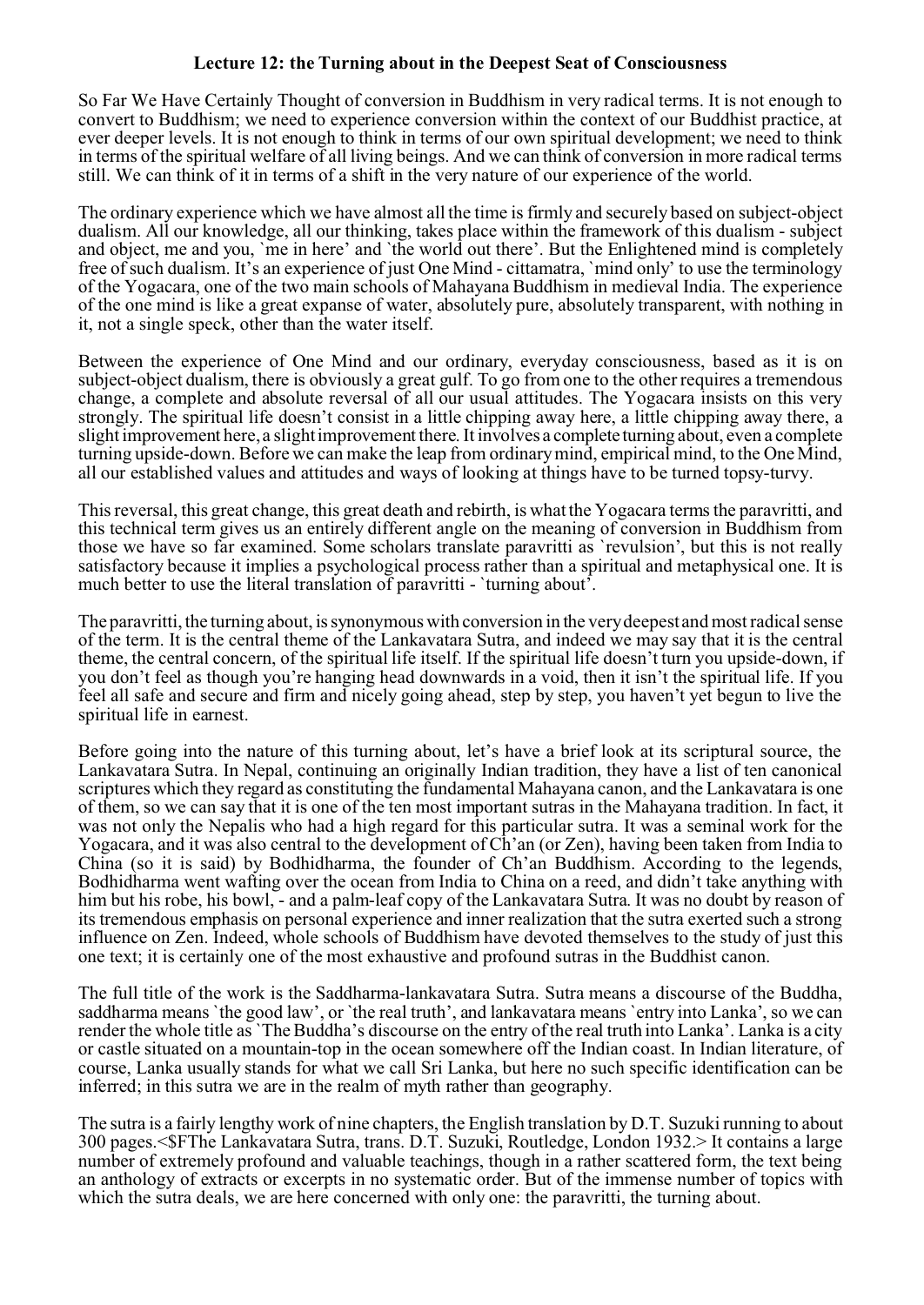The first chapter of the Lankavatara is called `The Invitation of Ravana', Ravana being the king of the Rakshasas, the beings who inhabit the island of Lanka. In Buddhist texts Ravana appears as a wise sage, a great disciple of the Buddha, but it is interesting to note that in Hindu texts such as the Ramayana he is the villain of the piece; this only goes to show that there is always more than one way of looking at not only a particular religious doctrine but even a particular individual. According to the introduction to the sutra, Ravana invites the Buddha to preach (a conventional Buddhist procedure - one is generally invited to preach rather than taking the initiative oneself). In response the Buddha delivers a succinct and profound discourse, as a result of which Ravana experiences the paravritti.

It seems to him that the whole universe vanishes and all that is left is an expanse of absolute consciousness, or absolute mind, within which there is no differentiation of subject and object. Furthermore, he hears a voice proclaiming that this is the state which has to be realized. It is this experience, this change in Ravana's consciousness from awareness of the ordinary external universe in all its discreteness and diversity to awareness of absolute mind, free from all distinction between universe and void, which constitutes what is called the paravritti.

To understand how this process of turning about happens, we need to refer to a rather technical but absolutely fundamental aspect of the Yogacara teaching called the system of the eight vijnanas. Vijnana is usually translated as `consciousness', but that is not exactly accurate. The prefix vi- means `to divide' or `to discriminate', and jnana means `knowledge' or `awareness', so we can translate vijnana as `discriminating awareness'. Vijnana therefore refers to awareness of an object notjustin a pure mirror-like way but in a way which discriminates the object as being of a particular type and belonging to a particular class, species, or whatever. In the Yogacara teaching there are eight of these vijnanas, eight forms of discriminating awareness or consciousness. The first five are the five `sense vijnanas', the modes of discriminating awareness which operate through the five senses - through the eye with respect to form, the ear with respect to sound, and so on.

The sixth consciousness is called the mano-vijnana. Mano means simply `mind', so this is discriminating awareness functioning through mind. Mind, by the way, is usually classified in Buddhism as a sort of sixth sense, so it doesn't have a special elevated position above the five sense consciousnesses. According to Yogacara psychology, there are two aspects of mano-vijnana. The first of these is awareness of what we might describe as `ideas of sense' - in other words, the mind's awareness of impressions presented to it by the five senses. And the second aspect is awareness of ideas which arise independently of sense-perception, out of the mind itself. This latter aspect of mano-vijnana is of three kinds. First of all, there are the ideas and impressions which arise in the course of meditation, as when one experiences light which doesn't have its origin in any sense impression but comes from the mind itself. Then secondly there are functions such as imagination, comparison, and reflection. And thirdly there are the images perceived in dreams, which again come not from sense impressions but directly from the mind itself. All this is the mano-vijnana.

Seventhly, there is the klishto-mano-vijnana. Klishto means `afflicted', or `suffering', and it also means `defiled', because defilement is a source of suffering. This mode of awareness, therefore, is afflicted or defiled by a dualistic outlook. Whatever it experiences, it interprets dualistically in terms of a subject and an object - subject as self, and object as world or universe. So everything is seen in terms of pairs of opposites: good and bad, true and false, right and wrong, existence and non-existence, and so on. This dualistic mode of discriminative awareness or consciousness is, of course, what characterizes the way we usually live and work.

The eighth consciousness is called the alaya-vijnana. Strictly speaking, however, this is not a vijnana at all, because in it there is no discrimination, but just awareness. Alaya literally means a repository or store, or even treasury; we are all familiar with the word in the compound `Himalaya', which means `the abode of snow' or `the repository of snow'. This `store consciousness' has two aspects: the `relative alaya' and the `absolute alaya'. The relative alaya consists of, or contains, the impressions left deep in the mind by all our previous experiences. Whatever we have done or said or thought or experienced, a trace or residue of it remains there; nothing is absolutely lost. The relative alaya, in fact, is not unlike Jung's collective unconscious, although this is a very approximate analogy which cannot be pushed too far. The Yogacarin School conceives of the impressions which are deposited in the alaya-vijnana, the consequences of our various thoughts and deeds, as `seeds' (bijas). In other words, these impressions are not passive; they are not just like the impression left by a seal in a piece of wax. They are active impressions, left like seeds in the soil, and when conditions are favourable they sprout up and produce fruits.

Alaya in its absolute aspect is Reality itself, conceived of in terms of pure awareness free from all trace of subjectivity and objectivity. It is a pure, continuous, and non-dimensional - or even multi-dimensional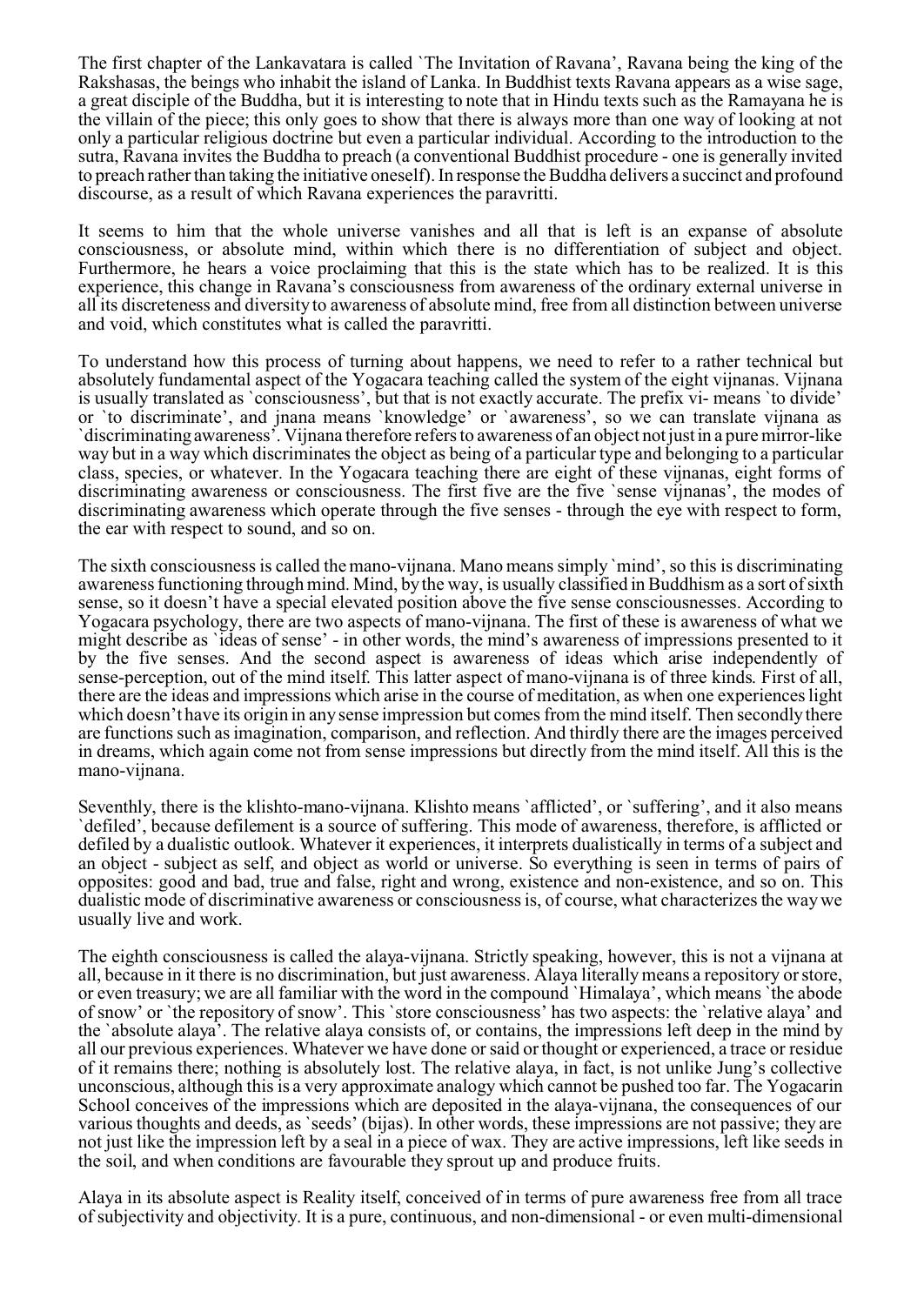- awareness in which there is nothing of which anyone is aware, nor anyone who is aware. It is awareness without subject and without object, something which is very difficult for us to apprehend.

It is at the level of the alaya - the `deepest seat of consciousness' as Suzuki calls it <\$FD.T. Suzuki, Manual of Zen Buddhism, Grove Press, New York 1960, p.14.> - that the turning about with which we are concerned takes place. We can say (although the Lankavatara itself does not actually say this explicitly) that the turning about takes place at the borderline separating the relative alaya (that is, alaya as a sort of collective unconscious) from the alaya as Reality, as pure awareness.

How this actually takes place is not at all easy to describe, but the texts give us some hints. What we can say is that as we go through our lives, we have all sorts of experiences of one kind or another, all the time, every day, every hour, every minute; and as a result more and more impressions accumulate in the relative alaya. These impressions are known as `impure seeds', because the thoughts, words, and deeds which deposited or sowed them are defiled by our dualistic outlook, especially - to put it in more ethico-psychological terms - by our craving, our aversion, and our fundamental spiritual ignorance. However, just as, in consequence of our ordinary actions, we can deposit impure seeds, so we can also deposit and accumulate `pure seeds'. These are pure impressions or traces, produced by our more spiritual thoughts, words, and deeds. The more we devote ourselves to the spiritual life, the more we accumulate spiritual impressions or traces - or pure seeds - in the relative alaya.

There comes a point when so many of these pure seeds are amassed in the relative alaya that the absolute alaya (which `borders' on the relative alaya) starts to push on them. And as the absolute alaya presses on the pure seeds, they in turn bring their weight to bear upon the impure seeds, and in the end they push them right out. It is this pushing out of the impure seeds that constitutes the turning about within the alaya, within the deepest seat of consciousness. Once this has taken place, a complete transformation is set up within the entire vijnana system, and the eight vijnanas are transformed into what are called the five jnanas, usually translated as the five knowledges or wisdoms. The eight modes of discriminating awareness are transformed into five modes of pure - that is, non-discriminating - awareness or wisdom. Hence the term jnana. Vijnana means discriminating awareness, but jnana means simply awareness.

These five jnanas or wisdoms represent the five aspects of Enlightenment, and they are personified in Buddhist iconography as five Buddhas of various colours. The first five vijnanas, the sense-consciousnesses, are collectively transformed into what is called the All-performing Wisdom. This wisdom, which is capable of doing anything, is personified by the green Buddha, Amoghasiddhi, whose name means `Infallible Success'. So the five ordinary sense consciousnesses start functioning as the all-performing wisdom, or the all-performing awareness. The next one, the mano-vijnana, the mind consciousness, is transformed into Distinguishing Wisdom, the wisdom which appreciates the infinite variety of existence down to even the minutest differences. This is personified by the red Buddha, Amitabha - `Infinite Light'.

As for the klishto-mano-vijnana, the defiled mind consciousness, this is transformed into the Wisdom of Equality. It is a characteristic of the defiled mind consciousness to see things in terms of subject-object duality, in terms of opposition or conflict, but once the turning about has taken place, this is transformed into an awareness which sees everything as equal, sees everything with complete objectivity, and has the same attitude of compassion towards all. It is not that differences are obliterated, but one becomes aware that running through the differences - and even not different from the differences - is a thread of unity, of sameness. All things are equally void, equally one pure mind. This is personified by the yellow Buddha, Ratnasambhava, whose name means `Jewel-born One'.

The relative alaya is transformed into what is called the Mirror-like Wisdom, which reflects everything impartially and without distortion, which does not stick or cling to anything, but sees things just as they are. This wisdom is personified by the dark blue Buddha, Akshobhya, `the Imperturbable'.

The absolute alaya, of course, is not transformed at all, because it does not need to be transformed. It is equivalent to the fifth wisdom, the Wisdom of the Dharmadhatu, the wisdom of the universe perceived as fully pervaded by Reality, the Absolute Wisdom. This is personified by the white Buddha, Vairocana, whose name means `the Illuminator'. Just as white is composed of all the colours of the rainbow, so this is the basic wisdom of which the other four are aspects.  $S$ FFor more details of the iconography and symbolism of the Five Buddhas, see Vessantara, Meeting the Buddhas, Windhorse, Glasgow 1993, Part  $2.>$ 

In this way, after the turning about at the alaya level has taken place, the eight consciousnesses become the five wisdoms, and one is utterly transformed - transformed into an Enlightened being, a Buddha,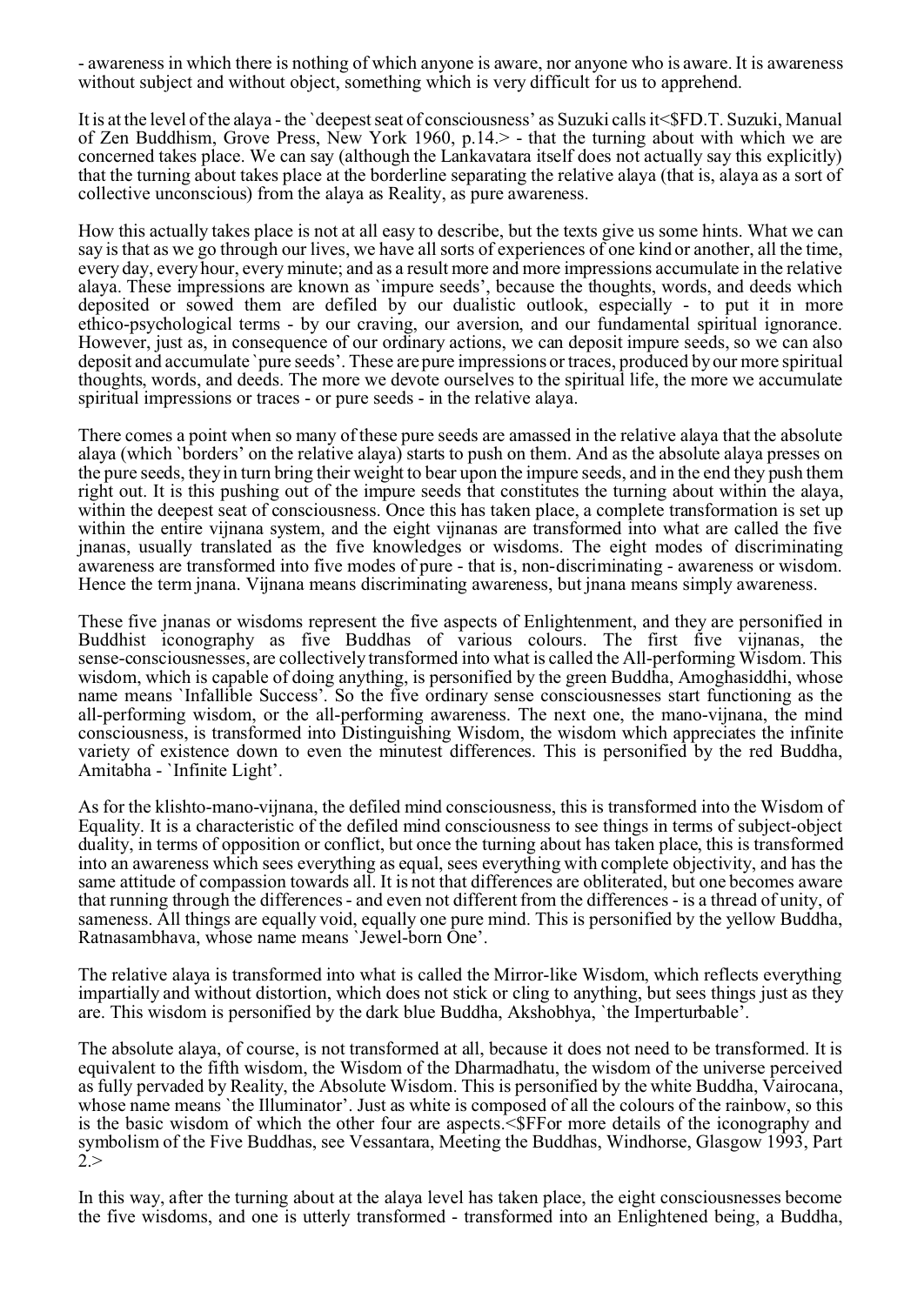functioning in these five different ways, with these five modes of awareness. In other words, as a result of the paravritti, as a result of this turning about, this conversion, one's whole being and one's whole consciousness is transformed, translated, from an unenlightened level to an Enlightened level.

There still remains unanswered, of course, the usual practical question. How do we bring about the paravritti? It can hardly come about by accident. According to the Yogacara, although we have eight modes of consciousness, we normally function only on the basis of the first seven. Our five sense-consciousnesses function vigorously all the time we are awake, the mind consciousness keeps on functioning whether we are awake or asleep, and the defiled mind consciousness is of course very active indeed. But the alaya - the relative alaya and especially the absolute alaya - is normally hidden from us. The highest level of consciousnesstowhichwe normally have access is the klishto-mano-vijnana, the level of the mind defiled by duality, by seeing things in terms of opposites, especially subject and object, self and other. So this is the level on which we have to operate. We have to work with the tools that lie to hand.

It is at this level, therefore, with this dualistic outlook, that we take up various spiritual practices. For instance, when we take up meditation our ultimate goal is non-dualistic, but our practice is necessarily dualistic. Here we are sitting meditating, while the object of our meditation - our breathing, or maybe a mantra - is, as it were, over there. The basis is dualistic because that is how we are constituted, that is the level on which we are functioning. All our various religious practices and spiritual exercises, especially meditation, are taken up on the level of the defiled mind consciousness. But by means of these practices on that level, impressions of a better type are left; pure seeds, as the Yogacarins call them, are accumulated. And eventually, as we practise day by day, week by week, year by year, enough pure seeds are deposited in the relative alaya for the turning about to take place.

We should not feel discouraged at the thought of all the time and effort this will take. It's rather like dropping a depth charge. If you are out at sea in a boat and you want to cause an explosion right down in the depths, you may have to spend hours or even days assembling the various component parts of the depth charge, and priming and adjusting the mechanism. And you do all that on the deck, even though you want to produce an effect many fathoms below. It's no use getting impatient and thinking: `Why waste all this time putting it all together here on deck? Why not just throw the stuff overboard and hope for the best?' Spiritual practice is rather like that. It is easy to get discouraged, and think: `I've been meditating (or doing some other practice) for all these weeks and months and years, but I'm still not Enlightened. I haven't even entered the Stream. What's going on?' Even when we feel we're not getting anywhere, though, the important thing is to carry on, because all this work has to be done at the level of the defiled mind consciousness in order to produce the required result at the level of the alaya.

This reminds me of a story I heard when I was in southern India many years ago, visiting the ashram of Ramana Maharshi, one of the most famous Hindu teachers of this century. Someone had apparently asked him how it is that our spiritual practice sometimes seems to have so little effect. We do all this meditation, we read all these scriptures, we give all these gifts, but nothing seems to happen. We're just the same, apparently. So the questioner wanted to know why this was - why was there no change, no improvement? In reply, Ramana Maharshi told a little story.

He said: `Once upon a time there was a man who wanted to split into two an enormous rock. So he went up to the rock with a great sledge-hammer, and swinging it with all his might he delivered a terrific blow, right in the centre of the rock. Nothing happened. So he drew a deep breath, flexed his muscles, and delivered another great blow in the same spot. Nothing happened. The rock stayed perfectly intact, just as it had been before. So, in the same way, sweating more and more, struggling more and more, panting for breath, the man delivered blow after blow, until he had struck the rock nineteen times. Still nothing happened. There was not a mark, not a dent. The man thought, "All right, now or never," collected all his strength, and gave one last tremendous blow. And with that twentieth blow, the rock split neatly, cleanly, quietly, into two halves.'

So were the first nineteen blows completely useless? Was it just that last one that did the trick? No. Although no result could be seen, with each blow the rock was weakened along the line where the hammer struck. The twentieth blow just gave the last touch which was needed to split the rock. Though the results could not be seen, they were there all the time.

It is just like that when we work at the level of the defiled mind consciousness, hammering away at the rock of the empirical self. It may seem that our spiritual practices aren't producing any results. We may think: `I'm the same person that I always was. I get angry just as easily. I'm just as greedy, just as interested in worldly things. Nothing has happened.' But all the time, at a deeper level, something is happening: blows are being struck, pure seeds are accumulating, the depth charge is being prepared. The